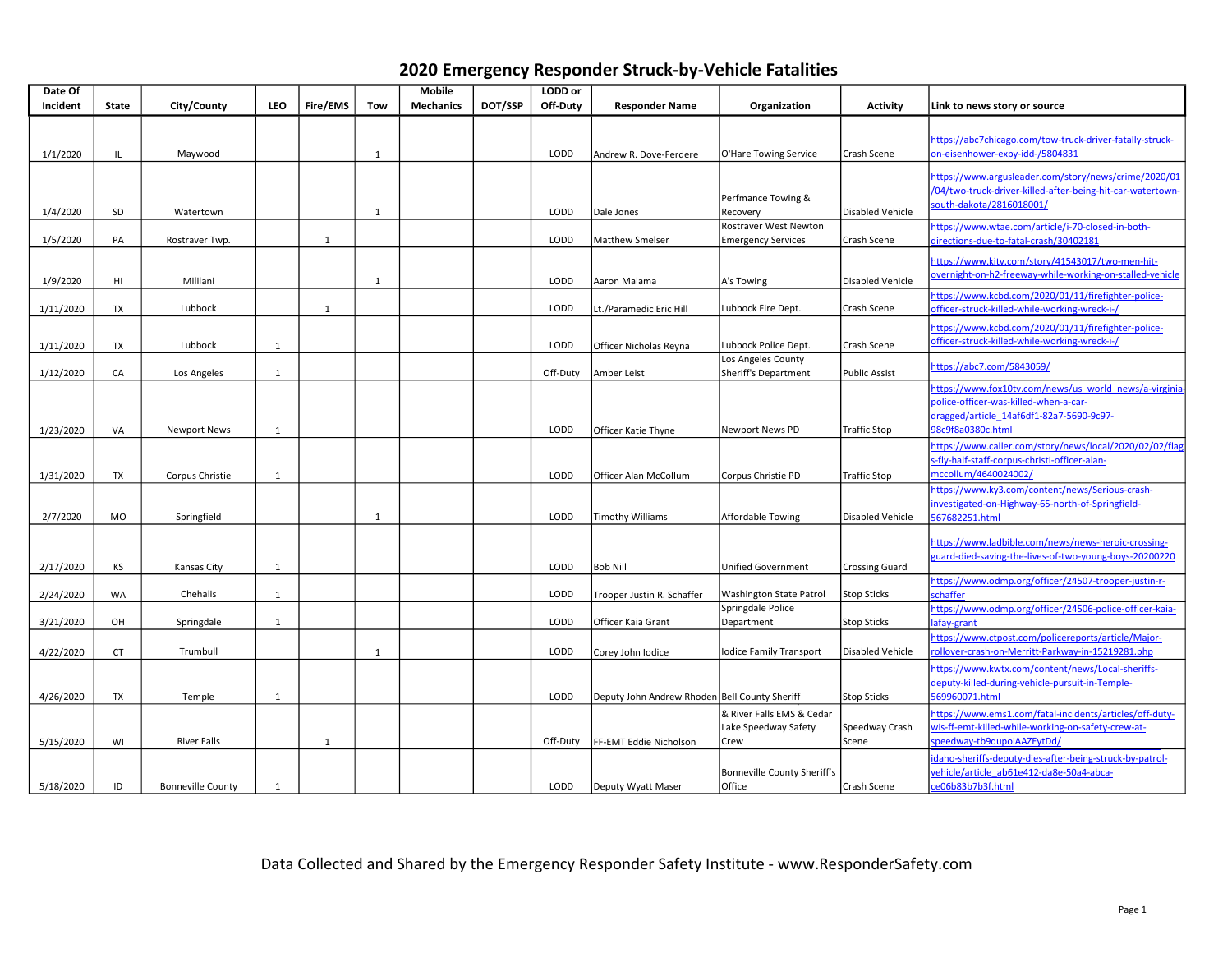| Date Of   |              |                        |              |          |              | Mobile           |              | LODD or  |                              |                                              |                         |                                                            |
|-----------|--------------|------------------------|--------------|----------|--------------|------------------|--------------|----------|------------------------------|----------------------------------------------|-------------------------|------------------------------------------------------------|
| Incident  | <b>State</b> | City/County            | <b>LEO</b>   | Fire/EMS | <b>Tow</b>   | <b>Mechanics</b> | DOT/SSP      | Off-Duty | <b>Responder Name</b>        | Organization                                 | <b>Activity</b>         | Link to news story or source                               |
|           |              |                        |              |          |              |                  |              |          |                              |                                              |                         |                                                            |
|           |              |                        |              |          |              |                  |              |          |                              |                                              |                         |                                                            |
|           |              |                        |              |          |              |                  |              |          |                              |                                              |                         | https://www.odmp.org/officer/24666-trooper-george-         |
| 5/20/2020 | LA           | Hammond                | $\mathbf{1}$ |          |              |                  |              | LODD     | Trooper George Baker         | Louisiana State Police                       | Stop Sticks             | baker                                                      |
|           |              |                        |              |          |              |                  |              |          | Ramon Antonio Echeverria     | Grube's Towing                               |                         | https://www.facebook.com/WIStatePatrol/photos/a.1637       |
| 5/29/2020 | WI           | <b>Racine County</b>   |              |          |              |                  | $\mathbf{1}$ | LODD     | Loza                         | Service/Freeway Service                      | Debris Removal          | 39495008382/281759763211354/                               |
|           |              |                        |              |          |              |                  |              |          |                              |                                              |                         | https://www.nbcwashington.com/news/local/tow-truck-        |
|           |              |                        |              |          |              |                  |              |          |                              |                                              |                         | driver-killed-while-working-along-i-495-in-fairfax-        |
| 6/8/2020  | VA           | Fairfax County         |              |          | 1            |                  |              | LODD     | Derrick Malbury              | <b>Advance Towing LLC</b>                    | Disabled Vehicle        | county/2327313/                                            |
|           |              |                        |              |          |              |                  |              |          |                              |                                              |                         |                                                            |
|           |              |                        |              |          |              |                  |              |          |                              |                                              |                         | https://www.nbc29.com/2020/06/13/orange-county-man-        |
| 6/11/2020 | VA           | Fredericksburg         |              |          | 1            |                  |              | LODD     | Louis Rich                   | Taylor Towing & Transport   Disabled Vehicle |                         | dies-fredricksburg-crash/                                  |
|           |              |                        |              |          |              |                  |              |          |                              | Bay Area Freeway Service                     |                         | https://padailypost.com/2020/06/23/tow-truck-driver-       |
| 6/23/2020 | CA           | Redwood City           |              |          |              |                  | 1            | LODD     | Mark Alercon                 | Patrol                                       | Disabled Vehicle        | illed-on-i-280/                                            |
|           |              |                        |              |          |              |                  |              |          |                              |                                              |                         |                                                            |
|           |              |                        |              |          |              |                  |              |          |                              |                                              |                         | https://www.counton2.com/news/local-news/charleston-       |
|           |              |                        |              |          |              |                  |              |          |                              |                                              |                         | county-news/body-found-in-river-near-don-holt-bridge-as-   |
| 7/1/2020  | SC           | Charleston             |              |          | 1            |                  |              | LODD     | <b>William Ellis</b>         | Carolina Roadside Services Disabled Vehicle  |                         | search-for-missing-tow-truck-driver-continues/             |
|           |              |                        |              |          |              |                  |              |          |                              |                                              |                         | https://kfor.com/news/local/oklahoma-city-pedestrian-      |
|           |              |                        |              |          |              |                  |              |          |                              |                                              |                         | lies-in-3-vehicle-crash-that-also-leaves-santa-fe-woman-in |
| 7/8/2020  | OK           | Comanche County        |              |          | -1           |                  |              | LODD     | <b>Bernardo Martinez</b>     | Sergio's Towing Service                      | Disabled Vehicle        | critical-condition/                                        |
|           |              |                        |              |          |              |                  |              |          |                              |                                              |                         |                                                            |
|           |              |                        |              |          |              |                  |              |          |                              |                                              |                         | https://www.foxcarolina.com/news/state-police-driver-      |
|           |              |                        |              |          |              |                  |              |          |                              | Franklin County Sheriff's                    |                         | charged-after-striking-killing-franklin-co-deputy-on-i-    |
| 7/19/2020 | GA           | Franklin County        | 1            |          |              |                  |              | LODD     | Deputy William Garner        | Office                                       | Crash Scene             | 85/article 305c74ee-ca31-11ea-b573-efd0450805b4.html       |
|           |              |                        |              |          |              |                  |              |          |                              |                                              |                         | https://www.fox43.com/article/news/local/dauphin-          |
|           |              |                        |              |          |              |                  |              |          |                              |                                              |                         | county/dauphin-county-tow-truck-operator-killed-in-crash-  |
|           |              |                        |              |          |              |                  |              |          |                              |                                              |                         | on-i-78-in-berks-county/521-93043652-f2bc-4b09-9031-       |
| 7/21/2020 | PA           | <b>Bethel Township</b> |              |          | 1            |                  |              | LODD     | Tyler Laudenslager           | H & S Towing                                 | Disabled Vehicle        | befc4ccc2fa                                                |
|           |              |                        |              |          |              |                  |              |          |                              |                                              |                         |                                                            |
|           |              |                        |              |          |              |                  |              |          |                              |                                              |                         | https://fox8.com/news/two-killed-when-pickup-truck-hits-   |
| 7/21/2020 | OH           | Henrietta Township     |              |          | 1            |                  |              | LODD     | Eric Ackerman                | <b>Interstate Towing</b>                     | Disabled Vehicle        | ow-truck-operator-and-driver-he-was-trying-to-help/        |
|           |              |                        |              |          |              |                  |              |          |                              | Monroe County Sheriff's                      |                         | https://www.vicksburgnews.com/monroe-county-deputy-        |
| 7/25/2020 | <b>MS</b>    | Monroe County          | 1            |          |              |                  |              | LODD     | Deputy Dylan Pickle          | Office                                       | Safety Checkpoint       | illed-saturday-second-deputy-injured/                      |
|           |              |                        |              |          |              |                  |              |          |                              | Barstow Automotive and                       |                         | https://www.vvng.com/tow-truck-driver-and-stranded-        |
| 7/30/2020 | CA           | Baker                  |              |          | $\mathbf{1}$ |                  |              | LODD     | Roque Don Stillwater Pittard | Towing                                       | Disabled Vehicle        | /notorist-killed-in-crash-on-i-15-freeway-near-baker       |
|           |              |                        |              |          |              |                  |              |          |                              | Metro Area Motorist Assist                   |                         | https://www.ketv.com/article/pedestrian-dead-after-being   |
| 7/30/2020 | <b>NE</b>    | Omaha                  |              |          |              |                  | $\mathbf{1}$ | LODD     | John Holcomb                 | (MAPA)                                       | Debris Removal          | struck-on-john-f-kennedy-freeway/33472931                  |
|           |              |                        |              |          |              |                  |              |          |                              |                                              |                         | https://www.wandtv.com/news/1-killed-2-injured-in-         |
|           |              |                        |              |          |              |                  |              |          |                              |                                              |                         | nterstate-72-crash/article 0aa78c92-d78e-11ea-961d-        |
| 8/5/2020  | IL           | Argenta                |              |          |              | 1                |              | LODD     | Erick Ervin                  | TBD                                          | Disabled Vehicle        | 9b79f7038b88.html                                          |
|           |              |                        |              |          |              |                  |              |          |                              |                                              |                         | https://www.cityofkyle.com/communications/kyle-police-     |
| 8/20/2020 | TX           | Kyle                   |              |          | 1            |                  |              | LODD     | Tristen Cother               | The Wrecker Man, Inc.                        | <b>Disabled Vehicle</b> | lepartment-responds-traffic-fatality-accident              |
|           |              |                        |              |          |              |                  |              |          |                              |                                              |                         | https://tucson.com/news/local/document-tohono-             |
|           |              |                        |              |          |              |                  |              |          |                              |                                              |                         | bodham-police-officer-run-over-by-patrol-vehicle-stolen-   |
|           |              |                        |              |          |              |                  |              |          |                              | Tohono O'odham Police                        |                         | by-armed-man/article 84ff6f74-3340-57a9-ae76-              |
| 8/27/2020 | AZ           | Why                    | 1            |          |              |                  |              | LODD     | Officer Bryan Brown          | Dept.                                        | Police Activity         | 67fcde61b0f3.html                                          |

Data Collected and Shared by the Emergency Responder Safety Institute - www.ResponderSafety.com